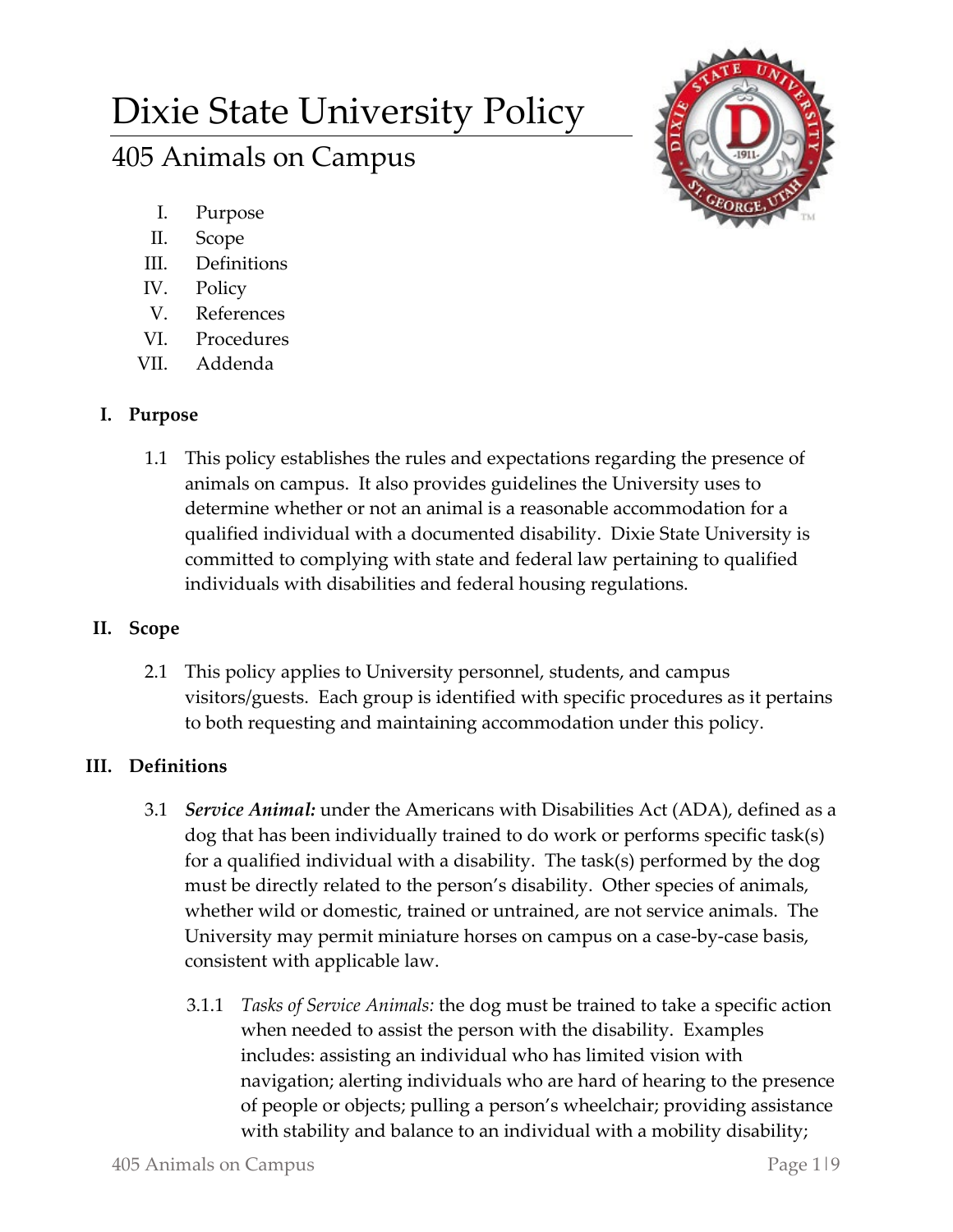reminding a person with a mental illness to take prescribed medications; and calming a person with diagnosed Post Traumatic Stress Disorder (PTSD) during an anxiety attack, and/or performing other duties.

- 3.2 *Assistance Animals (sometimes called Emotional Support Animals or Therapy Animals):* provide companionship, relieve loneliness, and sometimes help with depression, anxiety, and certain phobias, but do not have special training to perform tasks that assist people with disabilities. Assistance or Support animals are not service animals even if prescribed by a physician or therapist.
- 3.3 *Pet:* any domesticated animal that does not meet the definition of a service animal or assistance animal. A pet is an animal kept for ordinary use and companionship. A pet is not considered a service animal or a support animal.

### **IV. Policy**

- 4.1 Service Animals
	- 4.1.1 In determining whether or not an animal may be considered a reasonable accommodation, the University must balance the needs of the individuals requesting the accommodation with the impact the animal may have on others within the campus community. Where it is not readily apparent that the animal is a service animal, the individual will be given the opportunity to show the animal is a service animal needed for a disability or that the animal is a service animal in training. If the individual cannot identify a specific task the animal performs, the animal will not be deemed a service animal.
	- 4.1.2 Individuals may choose to provide additional information such as documentation provided on letterhead from a treating physician or mental health provider, which permits the University to determine:
		- 4.1.2.1 The individual has a disability for which the animal is needed;
		- 4.1.2.2 How the animal assists the individual, including whether the animal has undergone any training or can effectively perform the specific task assigned;
		- 4.1.2.3 The relationship between the disability and the assistance the animal provides.
	- 4.1.3 Federal law does not require the individual to provide documentation that an animal has been trained as a service animal. The University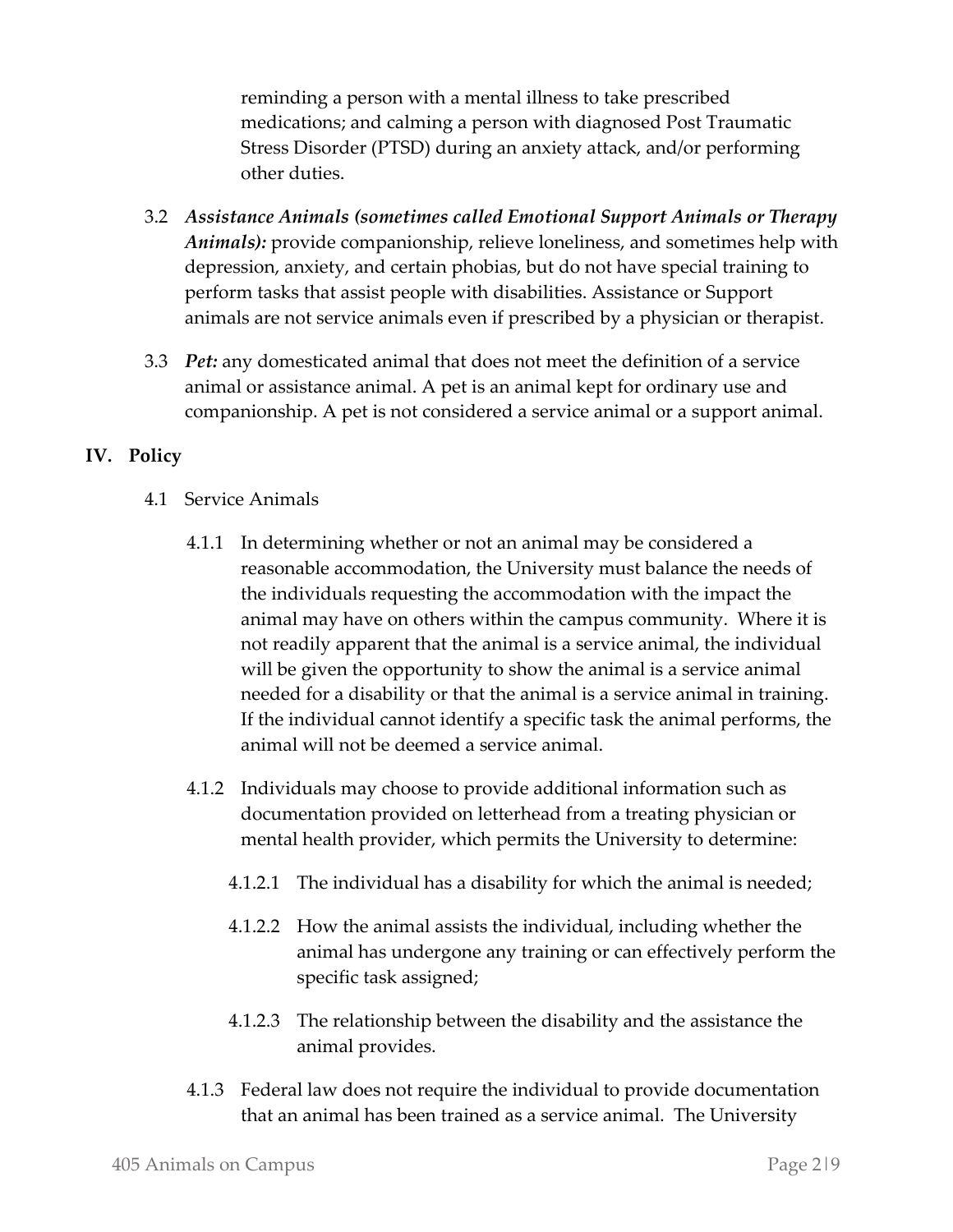may, however, ask if the animal is required because of a disability, as well as what work or task the animal has been trained to perform as part of the approval process. The University may also verify through observation that the animal performs the specific task when needed to assist the person with a disability.

- 4.1.4 If approved, individuals with disabilities may be accompanied by their service animal on any premise or in any facility at Dixie State University where members of the public or participants in services, programs or activities are allowed to go.
- 4.1.5 The University may exclude a service animal from campus if its behavior poses a direct threat to the health or safety of others or when its presence fundamentally alters the nature of a program or activity. Furthermore, the University may ask an individual with a disability to remove a service animal from campus if the animal is out of control and the individual has not taken effective action to control it or if the animal demonstrates it is not housebroken.
- 4.1.6 The University is committed to reasonably accommodating qualified students with disabilities. Students who seek to bring a service animal or assistance animal to campus should contact the Disability Resources Center (DRC) to discuss their request. DRC will determine, on a caseby-case basis, whether bringing the animal to campus is a reasonable accommodation for the student. In making this determination, DRC will consider the needs of the student with a disability as well as the impact of the animal on the campus community.
	- 4.1.6.1 Students with medical conditions that are affected by animals (e.g., respiratory diseases, asthma, severe allergies) should contact the Disability Resource Center if they have a health or safety related concern about exposure to a service animal. The Disability Resource Center will consider the conflicting needs and/or accommodations of all persons involved.
	- 4.1.6.2 Service animals may travel freely with their owners throughout on-campus housing. The owner is responsible for assuring that the service animal does not unduly interfere with University business or routine activities of the on-campus housing community or cause difficulty for students who live there.
	- 4.1.6.3 Service animals may not be left overnight in on-campus housing to be cared for by another person. Animals must be taken with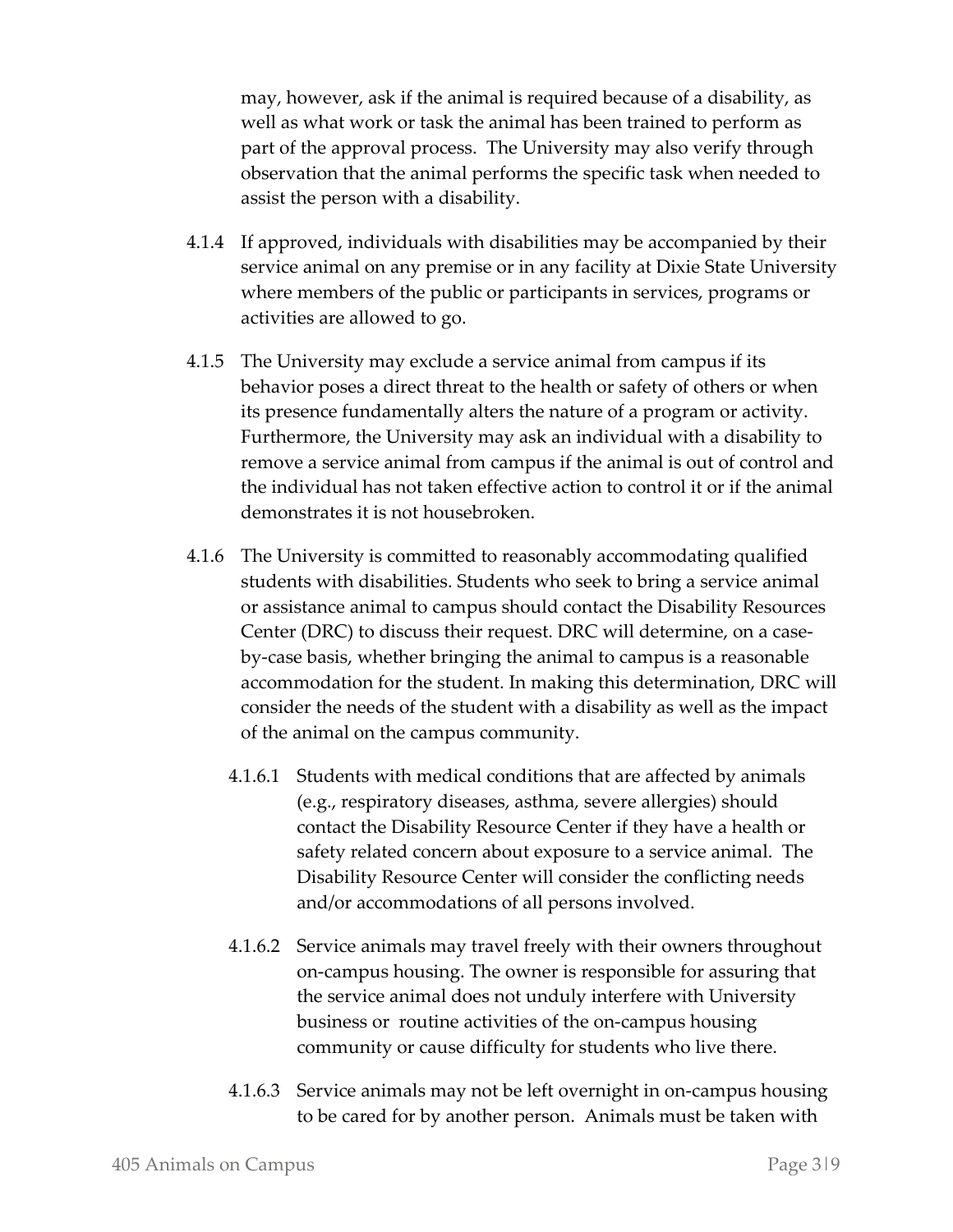the student if they leave campus for a prolonged period.

- 4.1.7 The owner is financially responsible for the actions of the service animal including bodily injury or property damage. The owner's responsibility covers, but is not limited to, replacement of furniture, carpet, window, wall covering, and the like.
- 4.1.8 The owner is responsible for any expenses of cleaning above and beyond a standard cleaning or for repairs to any damaged University premises. All cost will be assessed by the University and the student, staff, or faculty member will be billed accordingly.
- 4.1.9 To replace a service animal, the owner must request and be granted reapproval from Human Resources (for employees) or the Disability Resource Center (for students).
- 4.1.10 The University is not responsible for the care or supervision of service animals. Individuals with disabilities are responsible for the control of their service animals at all times and must comply with all applicable laws and regulations, including vaccination, licensure, animal health and leash laws. A service animal shall be restrained with a harness, leash, or other tether, unless the individual's disability precludes the use of a restraint or if the restraint would interfere with the service animal's safe, effective performance of work or tasks. If a service animal is not tethered, it must be otherwise under the individual's control, whether by voice control, signals, or other effective means.
- 4.1.11 Owners are responsible for ensuring the immediate cleanup and proper disposal of all animal waste. Although the University may not charge an individual with a disability a service animal surcharge, it may impose charges for damages caused by a service animal in the same manner the University imposes charges for damages.
- 4.1.12 The owner is responsible for assuring that the Service animal does not unduly interfere with University business.
- 4.2 Assistance Animals
	- 4.2.1 Federal housing laws and regulations allow individuals with disabilities the presence of a broader range of animals (assistance animals) in University housing as compared with the campus as a whole. An individual may keep an assistance animal as an accommodation in University housing if: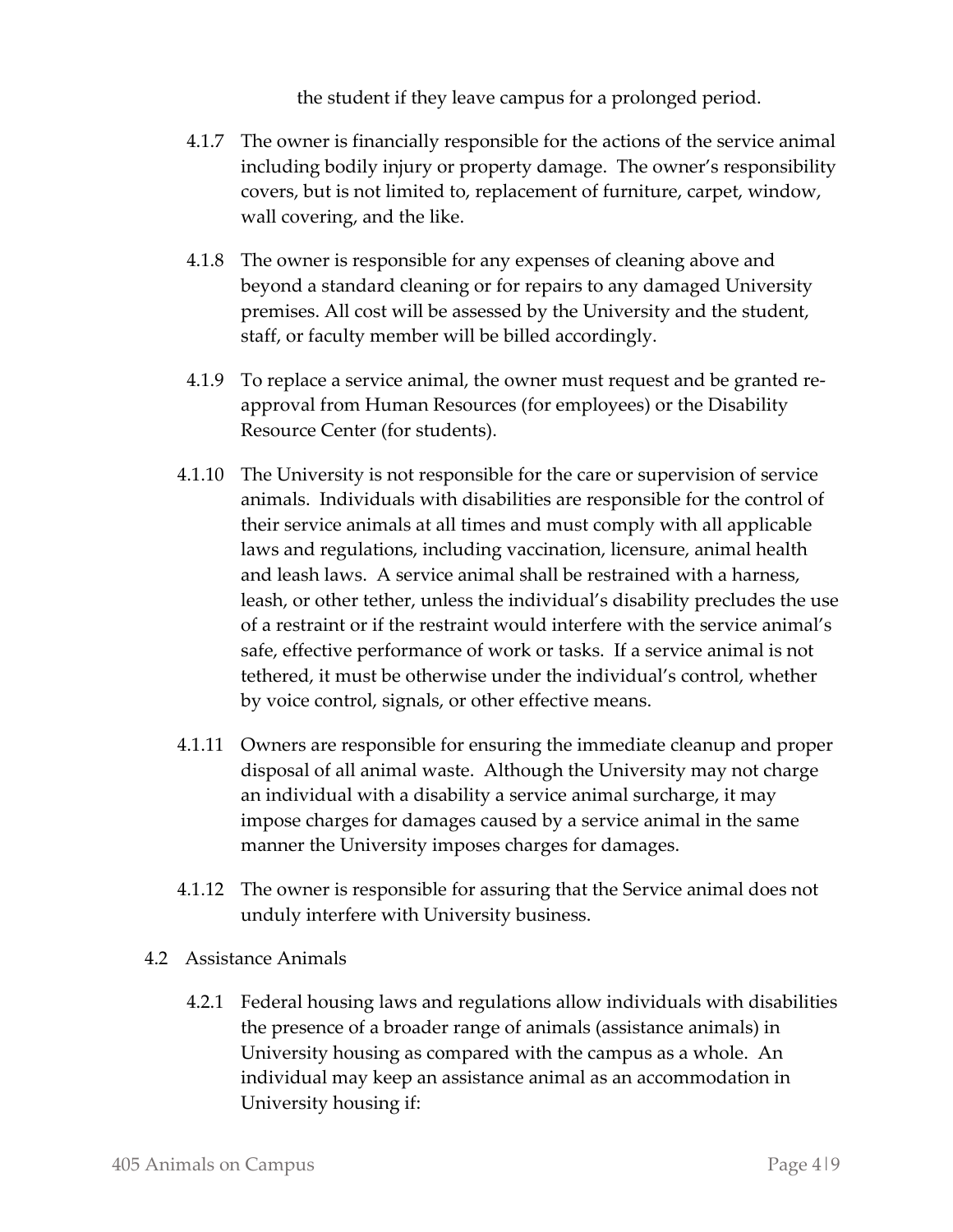- 4.2.1.1 The individual has a disability;
- 4.2.1.2 The animal is necessary to afford the individual an equal opportunity to use and enjoy a dwelling;
- 4.2.1.3 There is an identifiable relationship between the disability and the assistance the animal provides.
- 4.2.2 Individuals desiring to keep an assistance animal in on-campus housing must receive approval from the Disability Resource Center (DRC).
- 4.2.3 Students with medical conditions that are affected by animals (e.g., respiratory diseases, asthma, severe allergies) should contact the DRC if they have a health or safety-related concerns about exposure to an assistance animal. The DRC will consider the conflicting needs and/or accommodations of all persons involved.
- 4.2.4 An approved assistance animal may only be kept in an individual's assigned room and cannot be in other shared or public areas of the apartment, suite, or building except when transported outside the assigned room in an animal carrier or controlled by leash or harness. Assistance animals are not permitted in other areas of the University such as academic and administrative buildings, classrooms, labs, athletic facilities, food service dining areas, and the Student Center.
- 4.2.5 The owner is responsible for assuring that the assistance animal does not unduly interfere with University business and all routine activities of the on-campus housing community or cause difficulty for students who live there.
- 4.2.6 Assistance animals may not be left overnight in on-campus housing to be cared for by another student. Assistance animals must be taken with the student if they leave campus for a prolonged period.
- 4.2.7 The owner is financially responsible for the actions of the assistance animal including bodily injury or property damage. The owner's responsibility covers, but is not limited to, replacement of furniture, carpet, window, wall covering, and the like.
- 4.2.8 The owner is responsible for any expenses of cleaning above and beyond a standard cleaning or for repairs to any damaged University premises. All cost will be assessed by the University and the student, staff, or faculty member will be billed accordingly.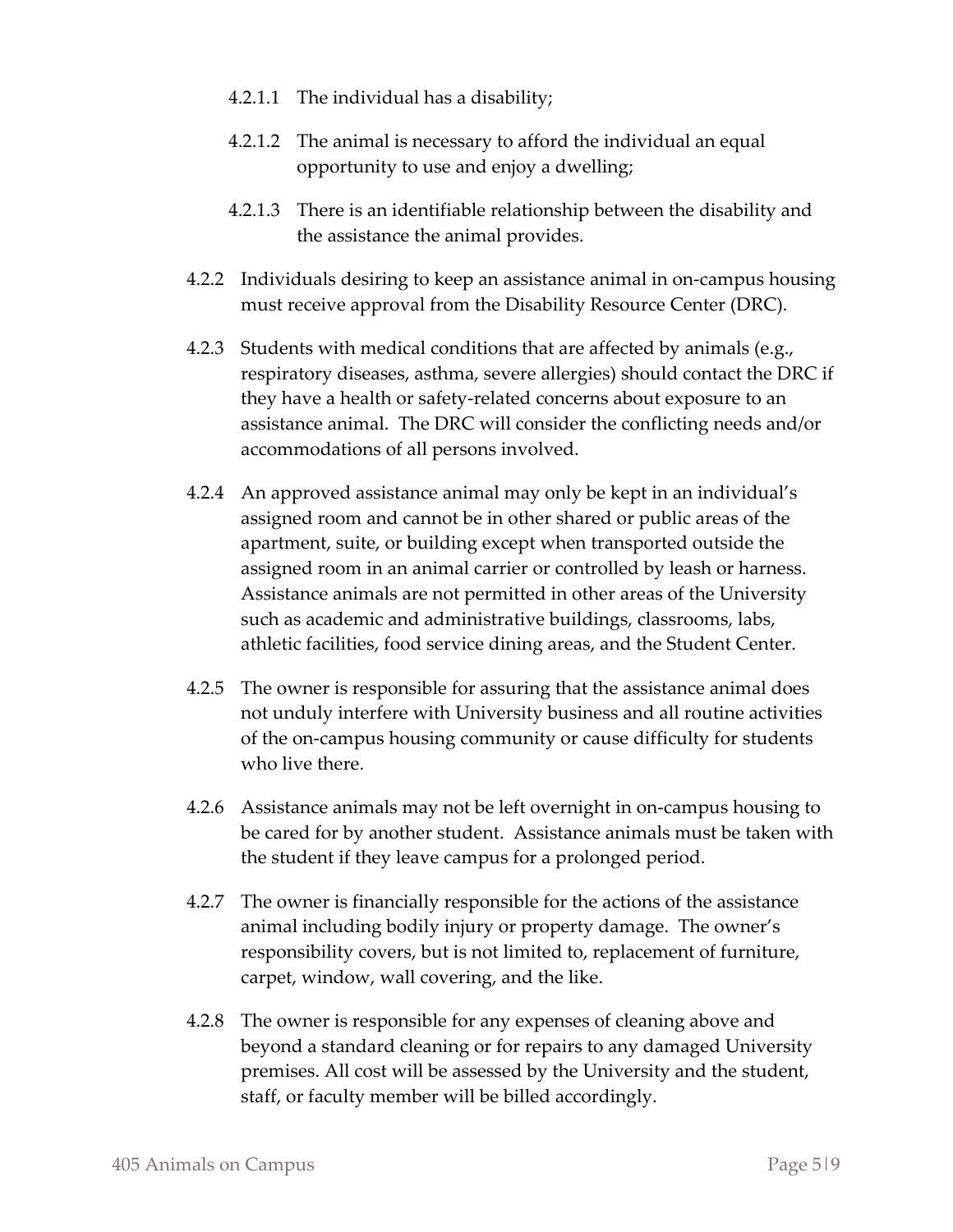- 4.2.9 To replace an assistance animal, the owner must request and be granted re-approval from the Housing & Resident Life Office and the Disability Resource Center.
- 4.2.10 The University may exclude an assistance animal from University housing if the animal is not housebroken; causes substantial physical damage to the property of others; poses a direct threat to the health or safety of others; would fundamentally alter the nature of a program or activity; or is not being cared for by the individual.
- 4.2.11 The University is not responsible for the care or supervision of assistance animals. Individuals with disabilities are responsible for the control of their assistance animals at all times and for ensuring the immediate cleanup and proper disposal of all animal waste.
- 4.2.12 Individuals must comply with all applicable laws and regulations, including vaccination, licensure, animals health and lease laws, as well as the University's rules in lease provisions regarding vaccination, licensure, leash control, cleanup rules, animal care, and community relationships.
- 4.3 Pets
	- 4.3.1 Pets are not permitted to enter campus buildings. Animals walking around or across the campus grounds are allowed if they are accompanied and appropriately restrained by their owner and comply with all applicable laws and regulations, including vaccination, licensure, animal health and leash laws. Individuals walking their pets around or across the campus grounds are responsible for the immediate removal of their pet's waste.
	- 4.3.2 Animals are prohibited from all campus athletic playing fields and turf without written permission of the University's Athletic Director.
	- 4.3.3 Pets who are unattended or unrestrained, pets that pose a hazard or potential hazard to passersby, or pets in danger or distress, will be removed from institutional property by a local animal control service or the Dixie State University Campus Police.
- 4.4 Animals used for Institutional Programs or Services
	- 4.4.1 Any animal used in an academic course, in a laboratory, as a demonstration animal, for law enforcement or rescue purposes, or for special campus events is allowed on institutional property, so long as: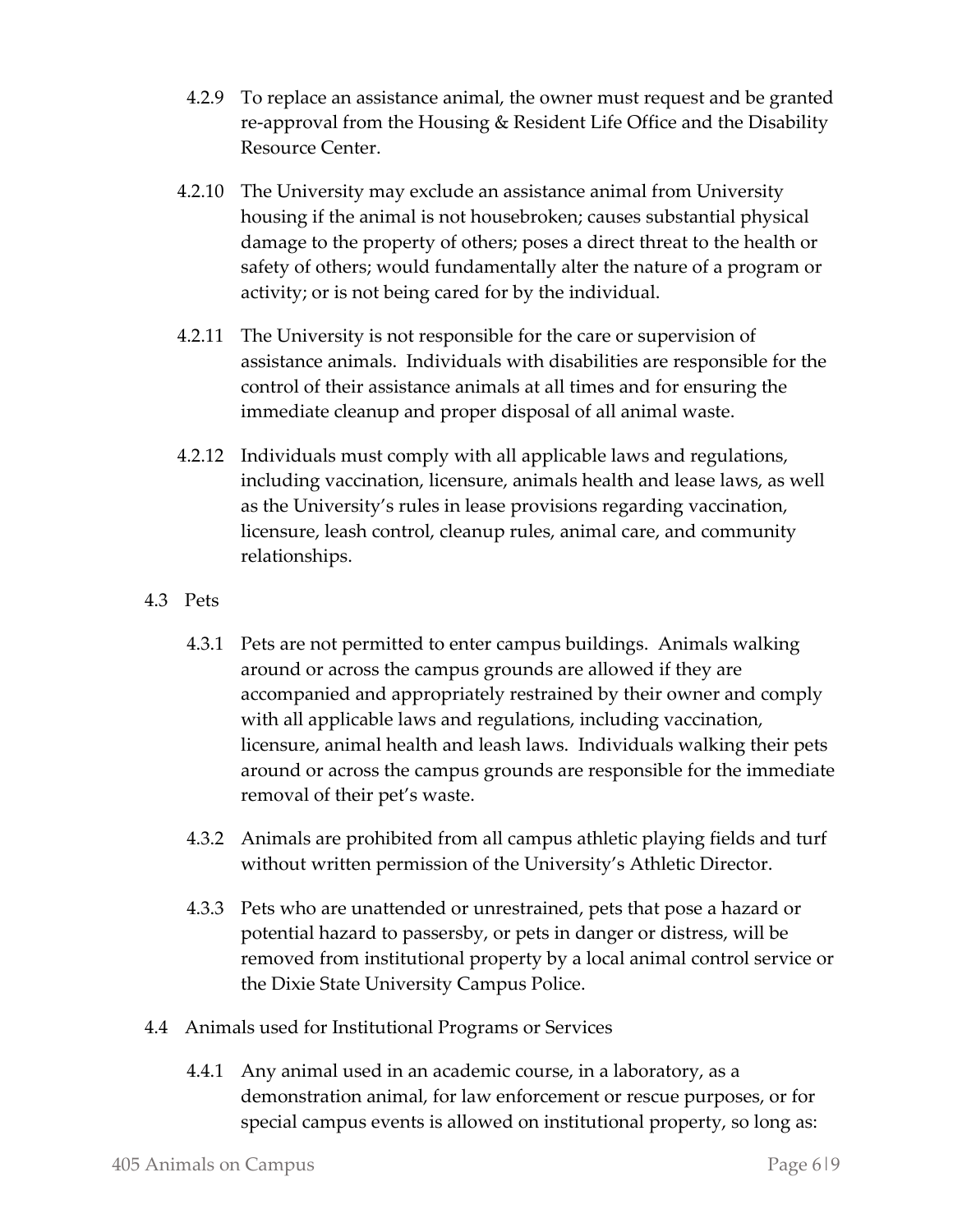- 4.4.1.1 Such animal has a current, valid license and current vaccinations, according to the requirements for all animals of the same species in a municipality or local area government where such animals resides or are located;
- 4.4.1.2 Such animal is under appropriate restraint and under appropriate control at all times;
- 4.4.1.3 Such animal does not pose a direct threat to the health or safety of other people on institutional property;
- 4.4.1.4 The standards and practices associated with such academic, laboratory, and research purposes are followed.
- 4.5 Enforcement and Addressing Policy Violations
	- 4.5.1 Individuals who bring unauthorized animals onto the University's campus shall be asked to remove the animal immediately or secure it in a safe off-campus location.
	- 4.5.2 Anyone observing unauthorized animals on campus, or animals not appropriately restrained, shall contact the Dixie State University Campus Police.
	- 4.5.3 DSU employees who are repeat violators will face disciplinary action including but not limited to written warnings, or in extreme cases, potential loss of employment.
	- 4.5.4 Students that repeatedly violate this policy may face disciplinary action including reprimand through the Student Conduct Code, or in extreme cases, removal from University housing, suspension or expulsion from the University.
	- 4.5.5 The individual(s) responsible for any damage to institutional property caused by their animal will be required to pay for the repair or replacement of the damaged property as determined by the Housing and Resident Life Office, Facilities Management or the Purchasing Department.
- 4.6 Grievances and Appeals
	- 4.6.1 Grievances and/or appeals arising from the application of this policy will be addressed through University Policy 151: Grievance Procedure for employees or University Policy 552: Student Conduct Code for students.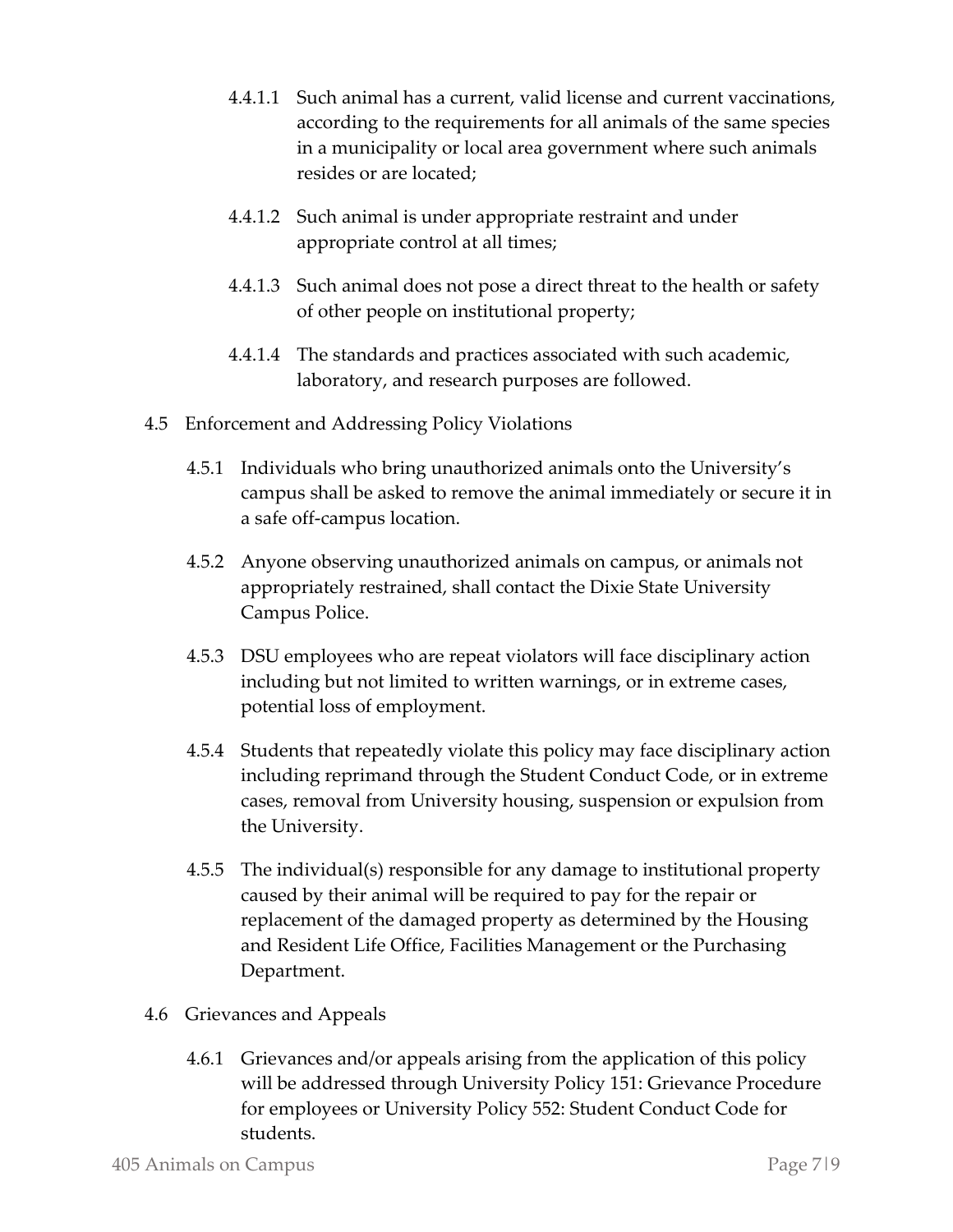#### **V. References**

- 5.1 Americans with Disability Act: [http://www.ada.gov/regs2010/service\\_animal\\_qa.html](http://www.ada.gov/regs2010/service_animal_qa.html)
- 5.2 National Association of College and University Attorneys: <http://www.nacua.org/>
- 5.3 Utah Department of Administrative Services, Division of Risk Management: [http://risk.utah.gov](http://risk.utah.gov/)
- 5.4 U.S. Equal Employment Opportunity Commission: <http://www.eeoc.gov/laws/types/disability.cfm>
- 5.5 DSU Policy 151 (Grievance Procedure) [\(https://files.dixie.edu/sites/hr/pl/policy/151.docx?Web=1\)](https://files.dixie.edu/sites/hr/pl/policy/151.docx?Web=1)
- 5.6 DSU Policy 552 (Student Conduct Code) [\(https://files.dixie.edu/sites/hr/pl/policy/552.docx?Web=1\)](https://files.dixie.edu/sites/hr/pl/policy/552.docx?Web=1)

#### **VI. Procedures**

- 6.1 These procedures have been set forth for the purpose of distinguishing between the various types of animals permitted on Institutional Property, as well as those excluded from the same, and for setting forth the requirements, expectations, and responsibilities of involved parties regarding animals on campus.
	- 6.1.1 *Employees* may contact the Human Resources Department to request to have a service animal as a workplace accommodation or for more information and guidance.
	- 6.1.2 *Students* may contact the Disability Resource Center for information and guidance relating to accommodations.
	- 6.1.3 *Residents of on-campus housing* may contact the Housing and Resident Life Office for information regarding these accommodations. Students will need to contact the Director of Housing and Resident Life at least seven (7) days prior to the need for accommodations, except in emergency situations.
	- 6.1.4 *Visitors/Guests* who may be accompanied by a service animal when participating in programs and accessing services without requesting an accommodation should contact the Risk Management Department for information and guidance.